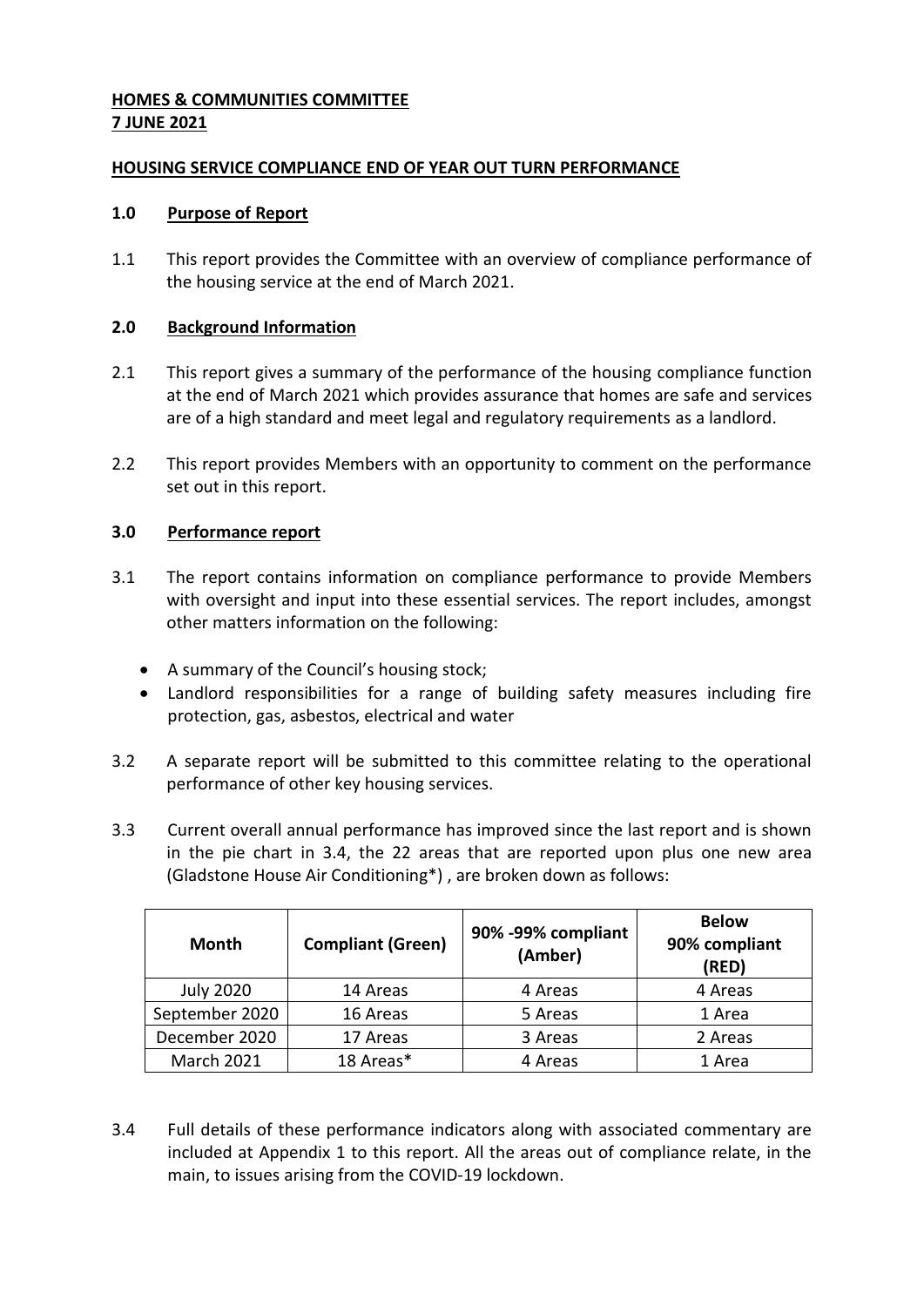

- 3.5 To assist the reader, performance against the 22 indicators are RAG rated, as follows:
	- Green: At target.
	- Amber: Within 10% of target.
	- Red: below 10% of target
- 3.6 Of note within the amber segment is the position on gas servicing, which is now only 0.13% out of compliance with 7 properties not having their annual service carried out by the anniversary date of the previous one. This has reduced from 49 at the end of July 2020. Prior to lock down this figure was around 5 properties in any given month, rising to a peak of 158 properties in June 2020, at the height of the pandemic. This increase was due to following HSE guidance and supporting our most clinically vulnerable tenants and those over 70, by postponing their service where requested, for a 12-week isolation period, as prescribed by the government at the time. These properties have now been reintroduced into the servicing programme following the government's decision to end the shielding process from 31<sup>st</sup> March 2021.
- 3.7 Within the red segment, the report highlights access problems due to the pandemic, affecting our performance on undertaking the servicing of hoists. Efforts are being made to access the outstanding properties. These residents have medical certification confirming the requirement for self-isolating. We are also in discussions with Occupational Therapy about access and the equipment use to manage risk. These properties have now been reintroduced into the servicing programme following the government's decision to end the shielding process from 31st March 2021.

#### **4.0 Equalities Implications**

4.1 There are no direct equalities implications arising from this report though as part of how we manage these services, we consider the tenants individual circumstances and work with them through our housing services to achieve compliance based on the tenants circumstances.

#### **5.0 Financial Implications FIN21-22/158**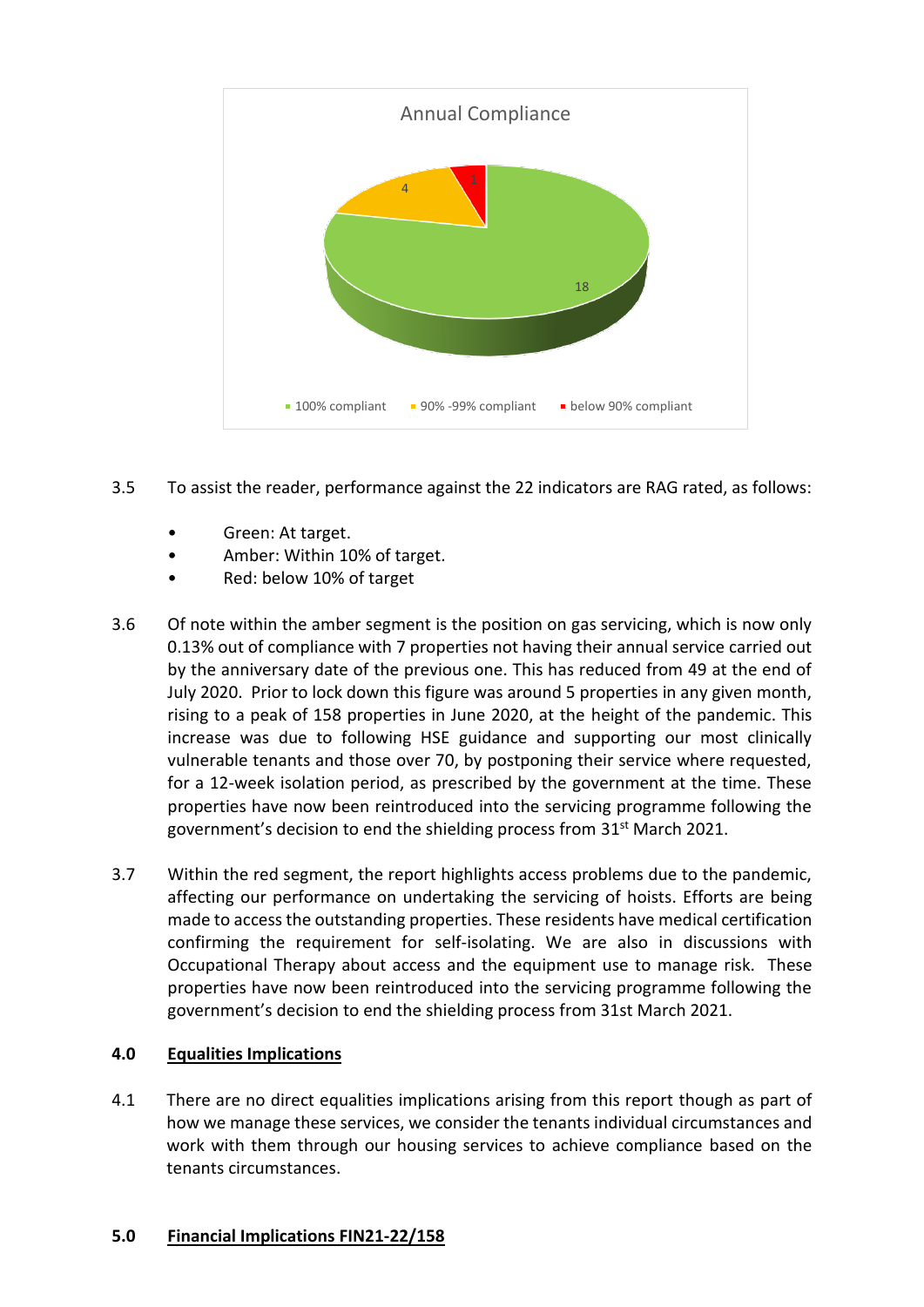5.1 There are no direct financial implications arising from this report. However, it should contribute to Members' understanding of the way in which resources are allocated to meet our statutory and regulatory responsibilities to ensure we keep our tenants and residents safe in their homes.

#### **6.0 Community Plan – Alignment to Objectives**

6.1 The performance of the housing service contributes to creating more and better quality homes through our roles as landlord, developer and planning authority.

#### **7.0 Comments of Director**

- 7.1 It's essential that the Committee receives quality, timely information to enable it to oversee the Council's management of tenants' homes and services and the health and safety of our residents.
- 7.2 As this report reflects our end of year position, it is worth noting the excellent performance throughout a year with significant challenges for service delivery.
- 7.3 Feedback is also welcome on areas of service where the Committee would benefit from a more in depth briefing to enhance Members' understanding of the services being provided including our legal and regulatory responsibilities.
- 7.4 For 2021/22, Members will see a revised layout and content.

#### **8.0 RECOMMENDATION(S)**

**That the Committee notes the performance of the housing service compliance functions.**

#### **Reason for Recommendation(s)**

This report provides an opportunity for members of the Homes & Communities Committee to have continued oversight into the performance of the housing management service, in relation to statutory and regulatory compliance and best practice.

#### **Background Papers**

Nil

Suzanne Shead Director – Housing, Health & Wellbeing

**Appendix 1- Compliance performance**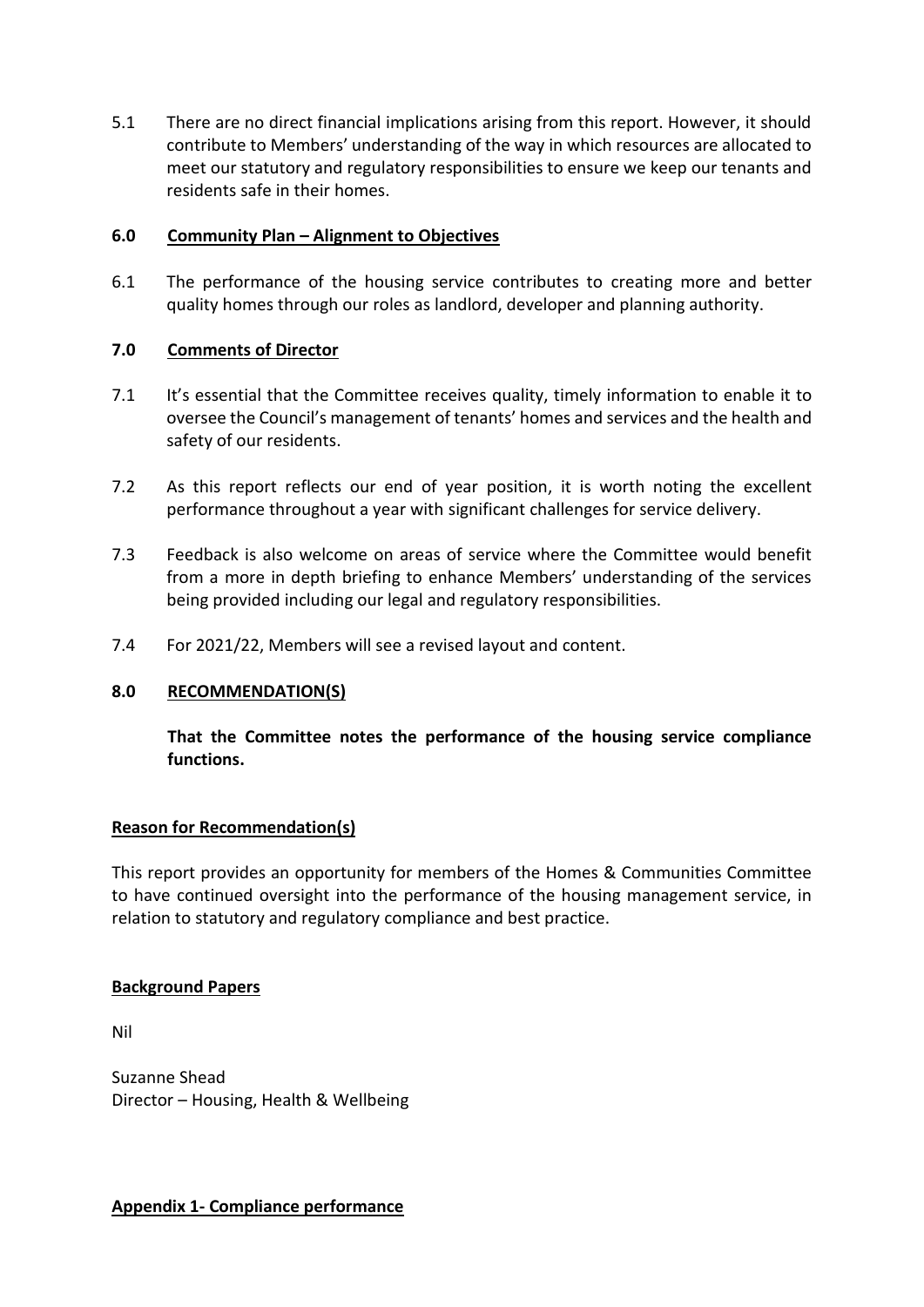# **Newark & Sherwood District Council Compliance Reporting**

For the month of March 2021 (Housing Services Compliance Performance) Prepared by Mark Plant

### **1) Asset Base**

| Total no. of individual dwellings / properties being managed      | 5532 |
|-------------------------------------------------------------------|------|
| Total no. of "blocks" being managed                               | 336  |
| Note: "Blocks" relates to multiple dwellings contained within one |      |
| building i.e. flats, bedsits, maisonettes, apartments, HMO's etc. |      |
| Total no. of non-residential units (i.e. commercial properties    |      |
| including offices, retail units, storage facilities etc.)         |      |

## **2) Stock Type**

| <b>Residential</b>                          | <b>Number of Units</b> |
|---------------------------------------------|------------------------|
| Social & affordable housing                 |                        |
| <b>General Needs (Social rented)</b>        | 2931                   |
| Shared Ownership                            | $\Omega$               |
| Housing for older people                    | 2576                   |
| Supported housing                           | 92                     |
| Affordable (non-social) housing             |                        |
| <b>Market Rented</b>                        | $\mathbf 0$            |
| Affordable Rented                           | 334                    |
| Leasehold (Leaseholder owns 100% of equity) | 159                    |
| Other - Wellow Green and Seven Hills        | 39                     |
| <b>Non-Housing</b>                          |                        |
| Offices and commercial premises             | 18                     |
| Garages & car parking spaces                | 430                    |
| Community centres                           | 33                     |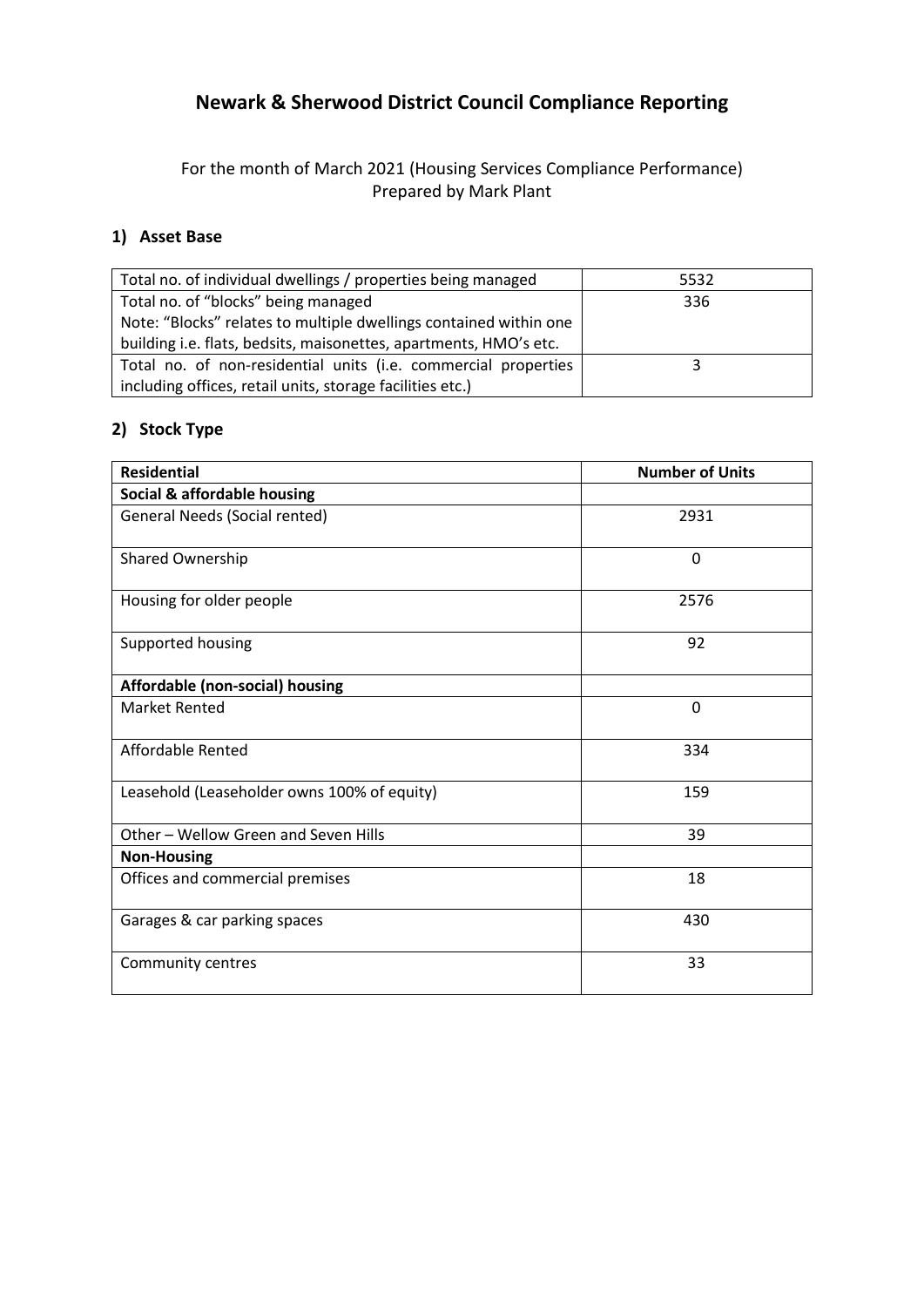#### **How to read this report**

This document reports on the compliance activities due to take place each month.

**The Annual Target** column indicates the total number of compliance activities expected in the year.

The number of activities due in the month is shown in the column headed **Target for Month**. Note: Any work not carried out in the previous month will be carried forward and added to this figure.

**The Total for Month** column records the actual number of compliance activities carried out in the month

The **Outstanding** column records the number of activities due in the month but not completed by the end of the month.

The final 2 **Compliance** columns record the annual and monthly compliance percentage at the time of the report.

**RAG Rating** is included to assist the reader, as follows;

- Green: At or above your target.
- Amber: Within 10% of your target.
- Red: Less than 10% of your target

#### **3) Work Activity**

| <b>Fire</b>              | Annual | <b>Target for</b> | <b>Total for</b> | Outstanding | Compliance             |                      |
|--------------------------|--------|-------------------|------------------|-------------|------------------------|----------------------|
|                          | Target | Month             | <b>Month</b>     |             | Annual                 | <b>Month</b>         |
| Fire Risk<br>Assessments | 135    |                   |                  |             | 100%<br><b>65</b><br>ے | 100%<br>$\mathbb{C}$ |

Comments:

Total number of annual reviews required is 135

The Type 1 fire risk assessments (FRA's) currently in place are a 5-year assessment and all are currently still valid and provide the necessary compliance. Our new programme of more stringent Type 3 FRA's commenced in March 2021 which will continue through until the end of 2021. This type of FRA will potentially highlight additional areas of remedial work not routinely identified through the Type 1 FRA inspection. Budgets have been increased to meet the increased cost of any additional work identified and progress will be reported via this quarterly report to Committee.

| <b>Fire</b>    | Annual                                                                          | <b>Target for</b> | <b>Total for</b> | Outstanding |         | Compliance   |  |
|----------------|---------------------------------------------------------------------------------|-------------------|------------------|-------------|---------|--------------|--|
|                | Target                                                                          | <b>Month</b>      | <b>Month</b>     |             | Annual  | <b>Month</b> |  |
| Fire Alarm     | 6780                                                                            | 540               | 540              | 0           | 100%    | 100%         |  |
| <b>Testing</b> |                                                                                 |                   |                  |             | $\odot$ | $\odot$      |  |
| (including     |                                                                                 |                   |                  |             |         |              |  |
| emergency      |                                                                                 |                   |                  |             |         |              |  |
| lighting)      |                                                                                 |                   |                  |             |         |              |  |
| Comments:      |                                                                                 |                   |                  |             |         |              |  |
|                | There are 130 sites which receive a weekly visit to check and test the systems. |                   |                  |             |         |              |  |
|                |                                                                                 |                   |                  |             |         |              |  |
| <b>Fire</b>    | Annual                                                                          | <b>Target for</b> | <b>Total for</b> | Outstanding |         | Compliance   |  |
|                | <b>Target</b>                                                                   | <b>Month</b>      | <b>Month</b>     |             | Annual  | <b>Month</b> |  |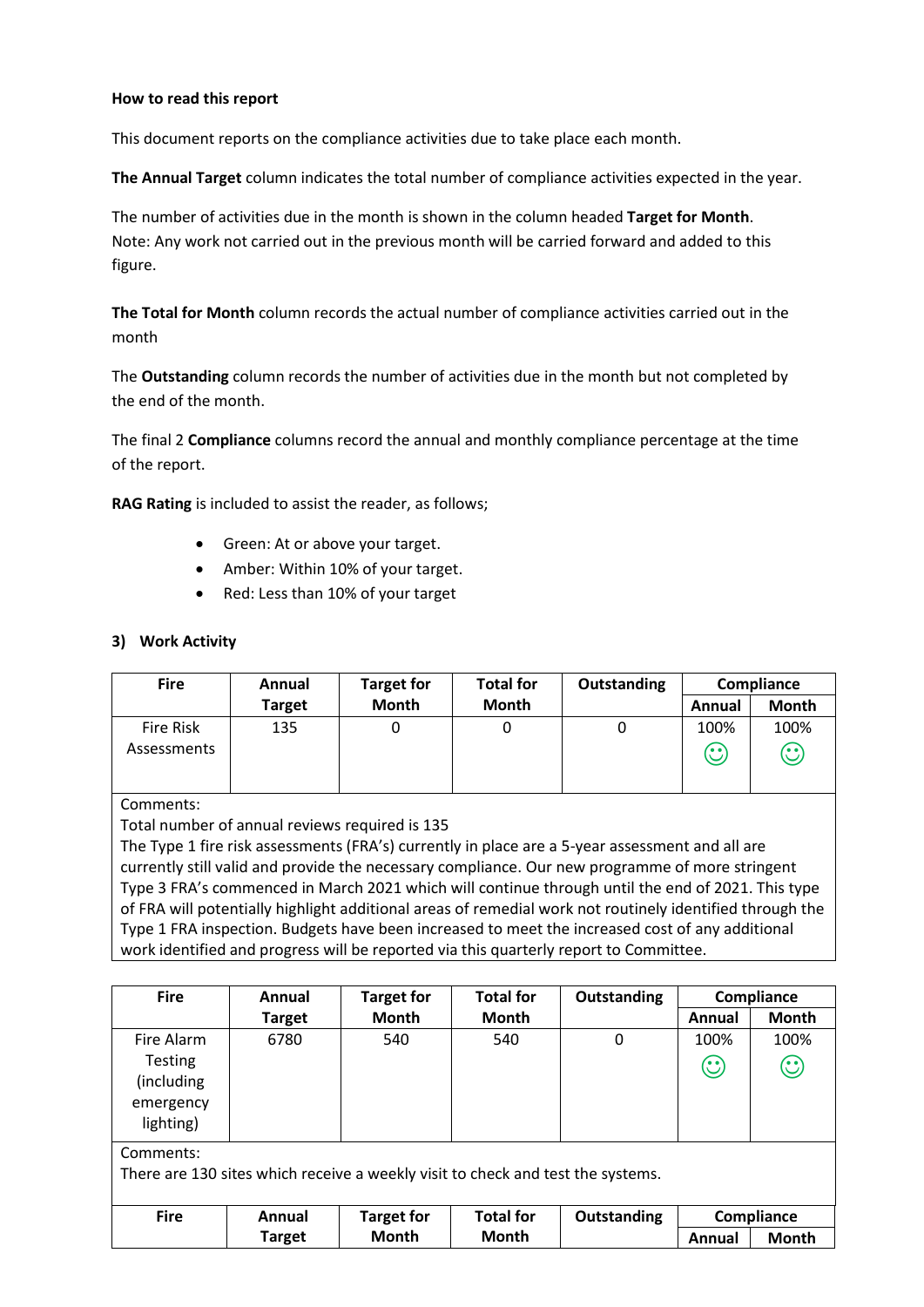| Sprinkler | - |  | 100%   | 100%  |
|-----------|---|--|--------|-------|
| Servicing |   |  | 7. e v | ، • ا |
|           |   |  |        |       |

#### Comments:

This item relates to the sprinkler system at Gladstone House and a pair of houses on Beech Avenue, New Ollerton which require a sprinkler system under the building regulations.

| <b>Asbestos</b>                   | Annual                              | <b>Target for</b> | <b>Total to</b> | Outstanding | Compliance      |                      |
|-----------------------------------|-------------------------------------|-------------------|-----------------|-------------|-----------------|----------------------|
|                                   | <b>Target</b>                       | Month             | Date            |             | Annual          | Month                |
| Asbestos<br>Surveys<br>(Domestic) | 333<br>(626 completed<br>this year) |                   | 113             | U           | 100%<br>$\odot$ | 100%<br>$\mathbb{C}$ |

Comments:

Although there is no statutory requirement to carry out domestic asbestos surveys it is considered good practice to do so. Asbestos surveys are planned to be carried out at all domestic Council properties; this was commenced with a 20% survey in 2008.

Subsequently we have targeted circa 333 (27 per month) surveys on domestic dwellings per annum, this is a fluid target as it is subject to removal costs where the material is identified and needs to be replaced. The programme was slow to mobilise in 2020-21 because of the COVID-19 lockdown. We completed this year's target early but continued to carry out asbestos surveys for the remainder of the financial year making the total asbestos surveys carried out in the year 626.

| <b>Asbestos</b>                   | <b>Annual Target</b> | <b>Target for</b> | <b>Total for</b> | <b>Outstanding</b> | Compliance    |                                         |
|-----------------------------------|----------------------|-------------------|------------------|--------------------|---------------|-----------------------------------------|
|                                   |                      | <b>Month</b>      | <b>Month</b>     |                    | Annual        | <b>Month</b>                            |
| Asbestos<br>Surveys<br>(Communal) | 112                  |                   |                  |                    | 100%<br>′• •` | 100%<br>$\mathbf{\widehat{\mathbb{C}}}$ |

Comments:

All the asbestos in the communal blocks was checked in August and September 2020 and the programme was completed early. Going forward from April 2021 the re-inspection programme for high/medium risk asbestos found and not replaced, is taking place as part of the Type 3 Fire Risk Assessments and will be more widely spread throughout the year.

| <b>Heating</b>                            | <b>Annual Target</b> | <b>Target for</b> | <b>Total for</b> | Outstanding | Compliance                       |                       |
|-------------------------------------------|----------------------|-------------------|------------------|-------------|----------------------------------|-----------------------|
| <b>Systems</b>                            |                      | <b>Month</b>      | Month            | *           | Annual                           | <b>Month</b>          |
| Valid Gas<br>Annual safety<br>Inspection* | 5196                 | 270               | 263              |             | 99.87%<br>$\widehat{\mathbf{G}}$ | 97.41%<br>( <u>∙∙</u> |

Comments

All outstanding properties have now gone through the no access process and are with the legal team but additional attempts are still being made to gain access in the meantime.

It is expected that the Out Of Compliance should drop over the next few months as we come out of the lockdown and as the courts begin to catch up with their backlog of cases. We had 6 cases awaiting a hearing at the end of March this has now gone up to 7 cases in mid-May the courts are starting to get through their backlog but it will take some time. Again, in the meantime we continue to attempt access and chase the court for hearing dates.

| <b>Heating</b> | <b>Annual Target</b> | <b>Target for</b> | <b>Total for</b> | Outstanding | <b>Compliance</b> |       |
|----------------|----------------------|-------------------|------------------|-------------|-------------------|-------|
| <b>Systems</b> |                      | Month             | Month            |             | Annual            | Month |
| Solid Fuel     | 24                   |                   |                  |             | 91.67%            | 0%    |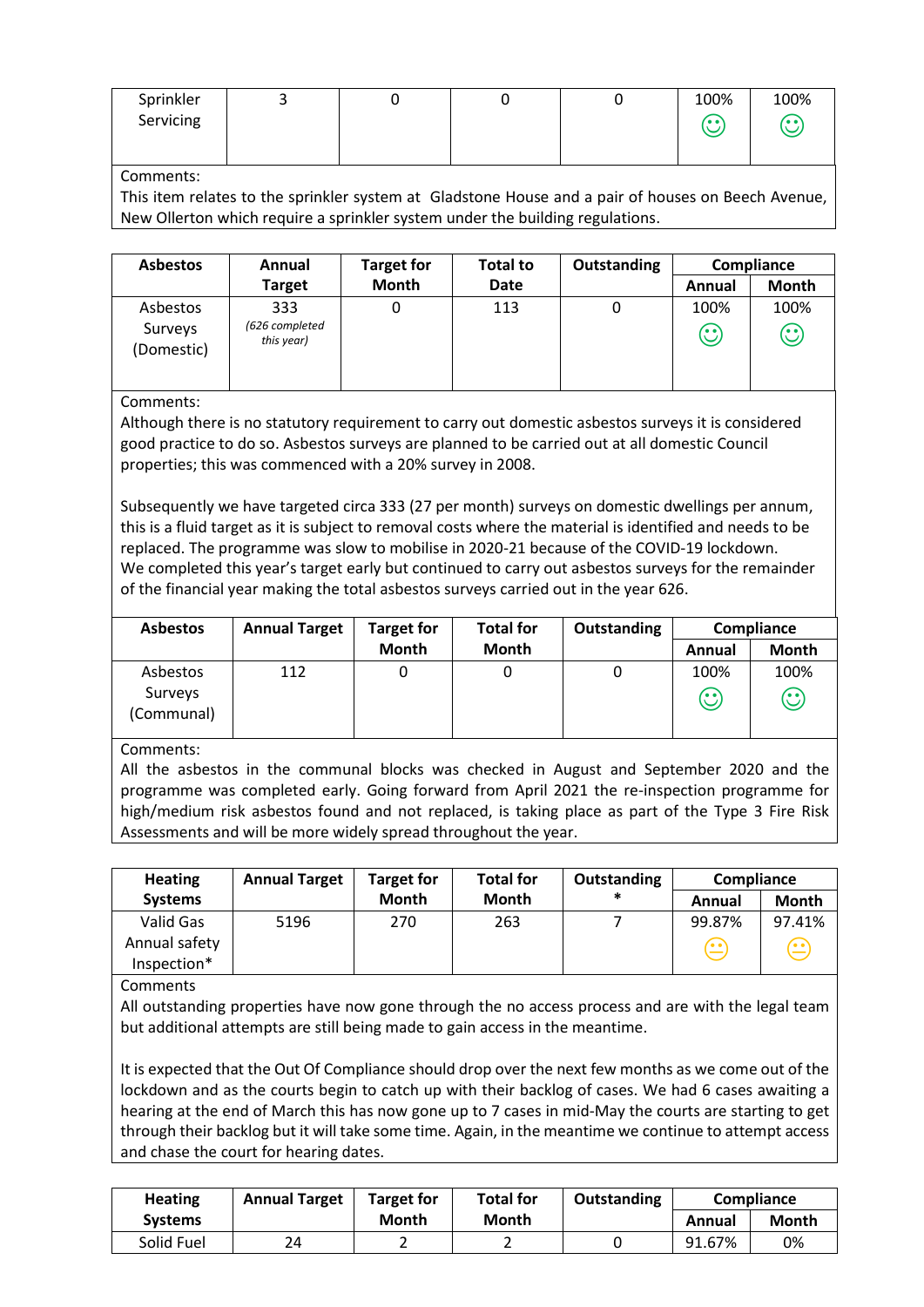|--|

Comments:

There are two out of compliance properties where we have been working with colleagues in our tenancy and estates team to gain access.

| <b>Heating</b> | <b>Annual Target</b>                 | <b>Target for</b> | <b>Total for</b> | Outstanding |         | Compliance |  |
|----------------|--------------------------------------|-------------------|------------------|-------------|---------|------------|--|
| <b>Systems</b> |                                      | <b>Month</b>      | <b>Month</b>     |             | Annual  | Month      |  |
| Oil Servicing  | 205                                  |                   |                  | 0           | 100%    | 100%       |  |
|                |                                      |                   |                  |             | $\odot$ | $\odot$    |  |
| Comments:      |                                      |                   |                  |             |         |            |  |
|                | All services are complete for 20/21. |                   |                  |             |         |            |  |

| <b>Heating</b> | <b>Annual Target</b>                 | <b>Target for</b> | <b>Total for</b> | <b>Outstanding</b> | Compliance   |              |  |  |  |
|----------------|--------------------------------------|-------------------|------------------|--------------------|--------------|--------------|--|--|--|
| <b>Systems</b> |                                      | <b>Month</b>      | <b>Month</b>     |                    | Annual       | <b>Month</b> |  |  |  |
| LPG Gas        |                                      | 0                 | 0                | 0                  | 100%         | 100%         |  |  |  |
| Servicing      |                                      |                   |                  |                    | $\mathbf{C}$ | $\odot$      |  |  |  |
| Comments:      |                                      |                   |                  |                    |              |              |  |  |  |
|                | All services are complete for 20/21. |                   |                  |                    |              |              |  |  |  |

| <b>Heating</b> | <b>Annual Target</b>                 | <b>Target for</b> | <b>Total for</b> | <b>Outstanding</b> | Compliance |              |  |  |
|----------------|--------------------------------------|-------------------|------------------|--------------------|------------|--------------|--|--|
| <b>Systems</b> |                                      | Month             | <b>Month</b>     |                    | Annual     | <b>Month</b> |  |  |
| Commercial     |                                      | 0                 |                  | 0                  | 100%       | 100%         |  |  |
| <b>Boilers</b> |                                      |                   |                  |                    | $\odot$    | $\odot$      |  |  |
| Comments:      |                                      |                   |                  |                    |            |              |  |  |
|                | All services are complete for 20/21. |                   |                  |                    |            |              |  |  |

| <b>Electrical</b>                  | <b>Annual Target</b> | <b>Target for</b> | <b>Total for</b> | Outstanding |                 | Compliance           |
|------------------------------------|----------------------|-------------------|------------------|-------------|-----------------|----------------------|
| 5 Year                             |                      | Month             | <b>Month</b>     |             | Annual          | <b>Month</b>         |
| <b>Domestic</b><br><b>Testing</b>  | 718                  | 0                 |                  | 0           | 100%<br>$\odot$ | 100%<br>$\mathbb{C}$ |
| <b>Certificate</b><br><b>Audit</b> | 387                  | 326               | 119              | 207         |                 |                      |

#### **Comments**:

An audit of all electrical certification found 387 certificates missing from our system. These were added to the contractors programme and additional resources supplied to aid in getting these completed as soon as possible. At the end of April there were 136 still outstanding

The remaining properties from the certificate audit have been added to this year's programme and are being treated as urgent by the contractor.

| <b>Electrical</b> | <b>Annual Target</b> | <b>Target for</b> | <b>Total for</b> | Outstanding | <b>Compliance</b> |                         |
|-------------------|----------------------|-------------------|------------------|-------------|-------------------|-------------------------|
| <b>Testing</b>    |                      | Month             | <b>Month</b>     |             | Annual            | Month                   |
| Non-domestic      | 130                  |                   |                  |             | 100%              | 100%                    |
| Testing           |                      |                   |                  |             | (. .              | $\mathbb{C}% _{0}^{2d}$ |

Comments:

All non-domestic electrical testing is completed and certified in line with a five-year testing programme

| <b>Electrical</b>  | <b>Annual Target</b> | <b>Target for</b> | <b>Total for</b> | Outstanding | <b>Compliance</b> |       |
|--------------------|----------------------|-------------------|------------------|-------------|-------------------|-------|
| <b>Testing</b>     |                      | Month             | Month            |             | Annual            | Month |
| <b>PAT Testing</b> | ד כ<br>، د           |                   |                  |             | 97.30%            | 50%   |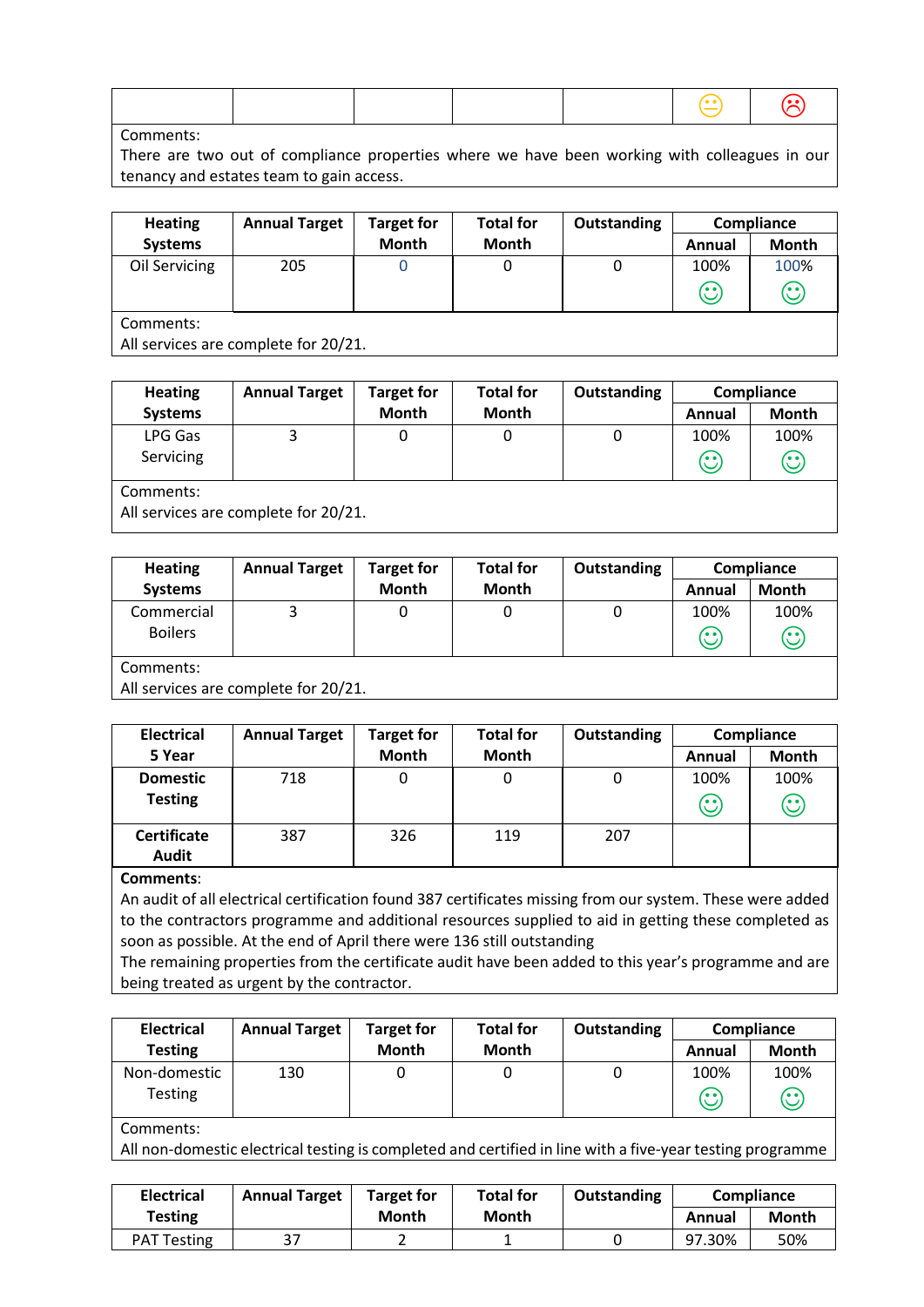Comments:

The outstanding PAT test is booked in and to be carried out in April 2021

| <b>Other Safety</b>              | <b>Annual Target</b> | <b>Target for</b> | <b>Total for</b> | Outstanding | Compliance |         |
|----------------------------------|----------------------|-------------------|------------------|-------------|------------|---------|
| <b>Works</b>                     |                      | <b>Month</b>      | <b>Month</b>     |             | Annual     | Month   |
| Legionella                       | 120                  | 11                | 11               | 0           | 100%       | 100%    |
|                                  |                      |                   |                  |             | $\odot$    | $\odot$ |
|                                  |                      |                   |                  |             |            |         |
| Comments:                        |                      |                   |                  |             |            |         |
| All testing up to date for 20/21 |                      |                   |                  |             |            |         |

| <b>Other Safety</b>                         | <b>Annual Target</b> | <b>Target for</b> | <b>Total for</b> | Outstanding | Compliance      |                 |  |  |
|---------------------------------------------|----------------------|-------------------|------------------|-------------|-----------------|-----------------|--|--|
| <b>Works</b>                                |                      | <b>Month</b>      | <b>Month</b>     |             | Annual          | <b>Month</b>    |  |  |
| <b>General Block</b><br>Inspections         | 1164                 | 97                | 97               | 0           | 100%<br>$\odot$ | 100%<br>$\odot$ |  |  |
| Comments:<br>All blocks inspected for 20/21 |                      |                   |                  |             |                 |                 |  |  |

| <b>Other Safety</b>                          | Annual        | <b>Target for</b> | <b>Total for</b><br><b>Month</b> | Outstanding |                                                          | Compliance   |  |  |
|----------------------------------------------|---------------|-------------------|----------------------------------|-------------|----------------------------------------------------------|--------------|--|--|
| <b>Works</b>                                 | <b>Target</b> | <b>Month</b>      |                                  |             | Annual                                                   | <b>Month</b> |  |  |
| Play Park                                    | 884           | 85                | 85                               | 0           | 100%                                                     | 100%         |  |  |
| Inspections                                  |               |                   |                                  |             | $\mathbf{\large \text{(}}\mathbf{\large \cdot \text{)}}$ | $\odot$      |  |  |
| Comments:                                    |               |                   |                                  |             |                                                          |              |  |  |
| Currently on target with no issues to report |               |                   |                                  |             |                                                          |              |  |  |
| <b>Other Safety</b>                          | Annual        | <b>Target for</b> | <b>Total for</b>                 | Outstanding |                                                          | Compliance   |  |  |
| <b>Works</b>                                 | <b>Target</b> | <b>Month</b>      | <b>Month</b>                     |             |                                                          |              |  |  |
|                                              |               |                   |                                  |             | Annual                                                   | <b>Month</b> |  |  |
| <b>Tree Surveys</b>                          | 1             | $\mathbf{0}$      | $\Omega$                         | $\Omega$    | 100%                                                     | 100%         |  |  |
|                                              |               |                   |                                  |             | $\mathbf{\large \text{(}}\cdot \text{)}$                 | $\odot$      |  |  |
| Comments:                                    |               |                   |                                  |             |                                                          |              |  |  |

Tree surveys are undertaken every 5 years and were completed in March 2019

| <b>Other Safety</b><br><b>Works</b>      | Annual<br><b>Target</b> | <b>Target for</b><br>Month | <b>Total for</b><br><b>Month</b> | Outstanding | Compliance      |                 |
|------------------------------------------|-------------------------|----------------------------|----------------------------------|-------------|-----------------|-----------------|
|                                          |                         |                            |                                  |             | Annual          | <b>Month</b>    |
| Passenger and<br>Goods Lift<br>Servicing | 96                      | 0                          | $\Omega$                         | 0           | 100%<br>$\odot$ | 100%<br>$\odot$ |
| Comments<br>All complete for 20/21.      |                         |                            |                                  |             |                 |                 |

| <b>Other Safety</b><br><b>Works</b> | Annual        | <b>Target for</b><br><b>Month</b> | <b>Total for</b><br><b>Month</b> | <b>Outstanding</b> |                                          | Compliance            |
|-------------------------------------|---------------|-----------------------------------|----------------------------------|--------------------|------------------------------------------|-----------------------|
|                                     | <b>Target</b> |                                   |                                  |                    | Annual                                   | Month                 |
| Stair lift<br>Servicing             | 95            | 10                                | 9                                |                    | 98.95%<br>$\textcircled{\scriptsize{1}}$ | 90.00%<br>$\bigoplus$ |
| Comments:                           |               |                                   |                                  |                    |                                          |                       |